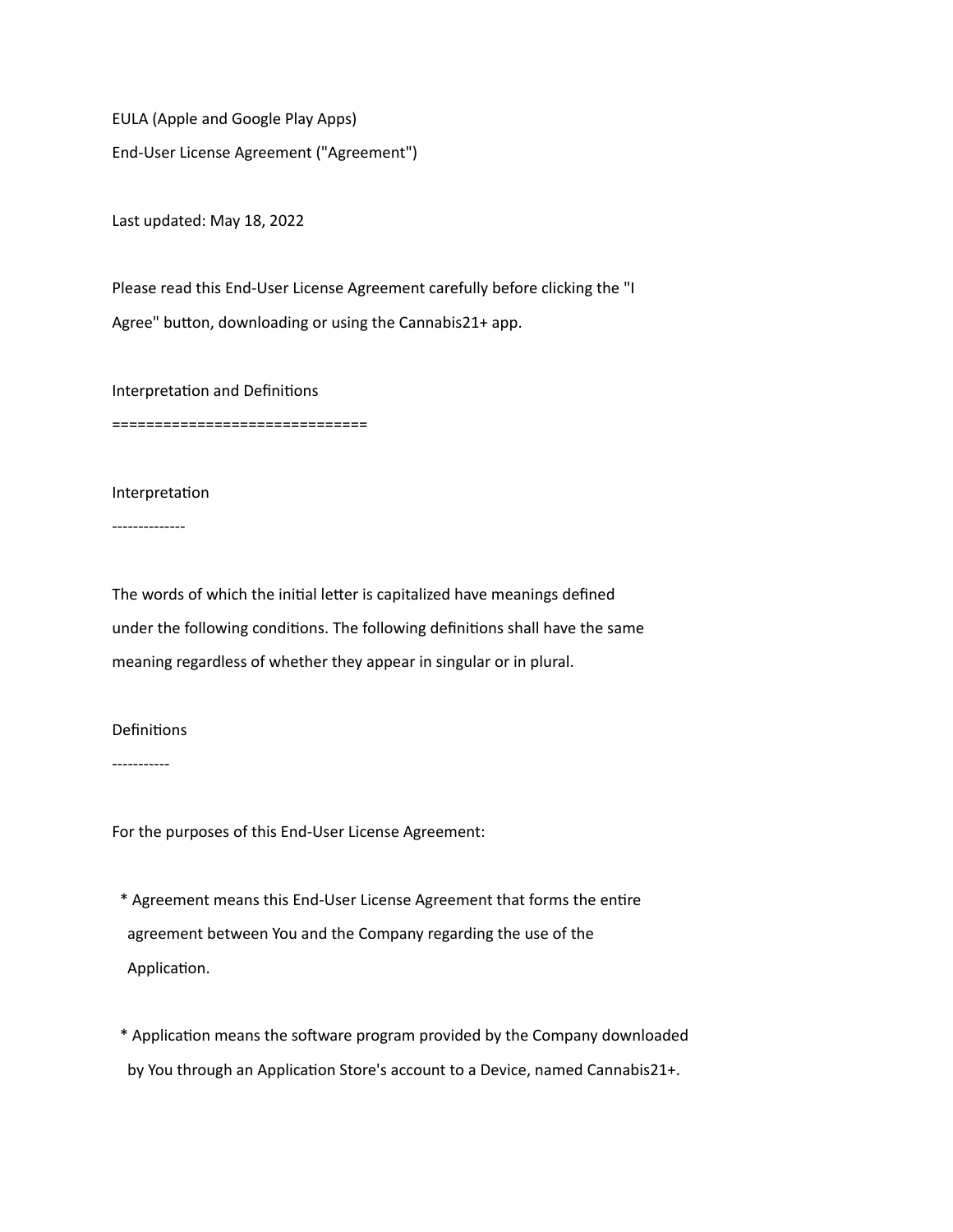\* Application Store means the digital distribution service operated and developed by Apple Inc. (Apple App Store) or Google Inc. (Google Play Store) by which the Application has been downloaded to your Device.

- \* Company (referred to as either "the Company", "We", "Us" or "Our" in this Agreement) refers to Cannabis21+, 1333 Camino del Rio S, San Diego CA 92108.
- \* Content refers to content such as text, images, or other information that can be posted, uploaded, linked to or otherwise made available by You, regardless of the form of that content.

\* Country refers to: California, United States

- \* Device means any device that can access the Application such as a computer, a cellphone or a digital tablet.
- \* Third-Party Services means any services or content (including data, information, applications and other products services) provided by a third-party that may be displayed, included or made available by the Application.
- \* You means the individual accessing or using the Application or the company, or other legal entity on behalf of which such individual is accessing or using the Application, as applicable.

Acknowledgment

==============

By clicking the "I Agree" button, downloading or using the Application, You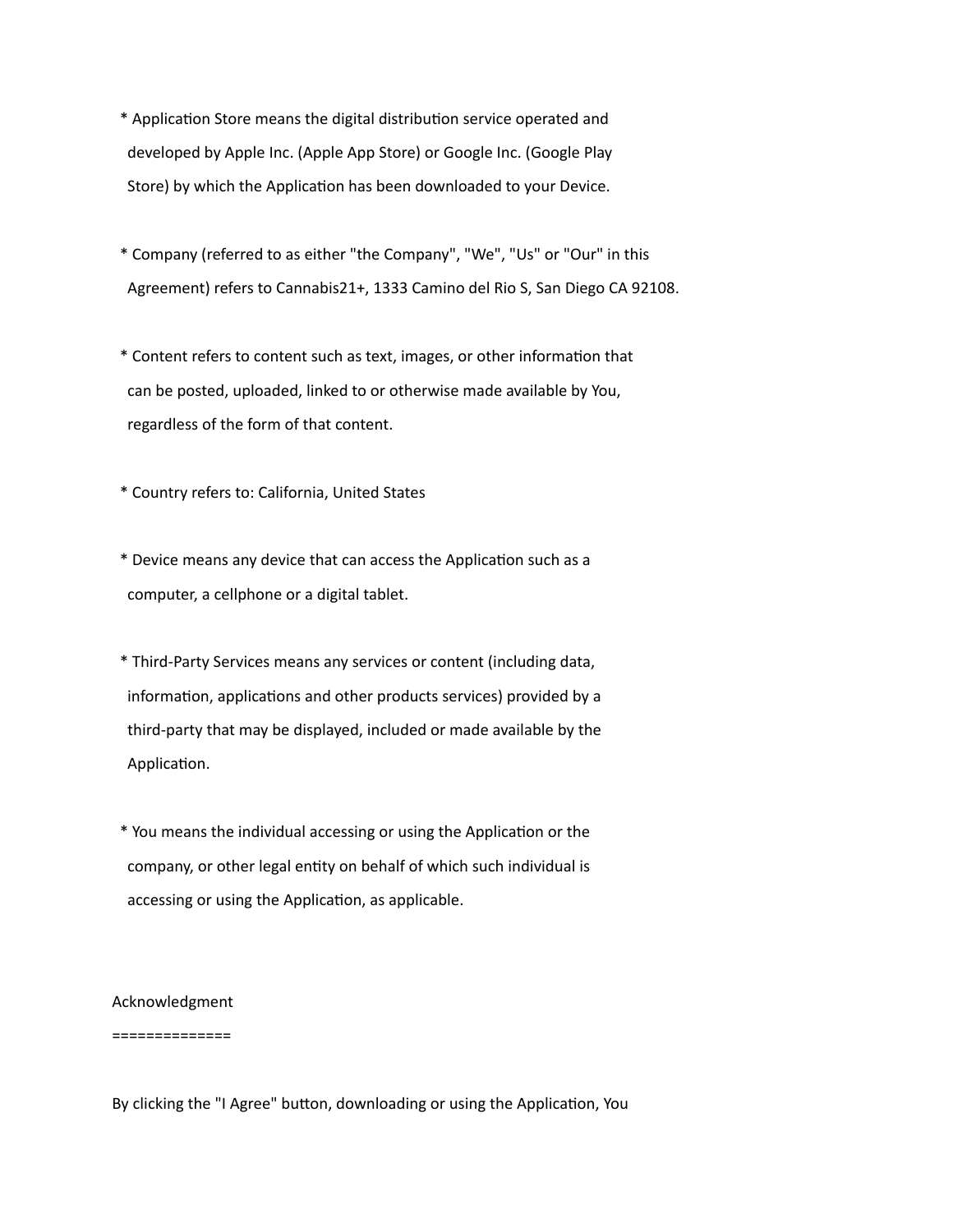are agreeing to be bound by the terms and conditions of this Agreement. If You do not agree to the terms of this Agreement, do not click on the "I Agree" button, do not download, or do not use the Application.

This Agreement is a legal document between You and the Company and it governs your use of the Application made available to You by the Company.

This Agreement is between You and the Company only and not with the Application Store. Therefore, the Company is solely responsible for the Application and its content. Although the Application Store is not a party to this Agreement, it has the right to enforce it against You as a third party beneficiary relating to your use of the Application.

The Application is licensed, not sold, to You by the Company for use strictly in accordance with the terms of this Agreement. This application may only be used by Adults aged 21 years or older.

# License

=======

# Scope of License

----------------

The Company grants You, and Adult 21 years or older revocable, non-exclusive, non-transferable, limited license to download, install and use the Application strictly in accordance with the terms of this Agreement.

You may only use the Application on a Device that You own or control and as permitted by the Application Store's terms and conditions. You must be a minimum of 21 years or older to download and use this application.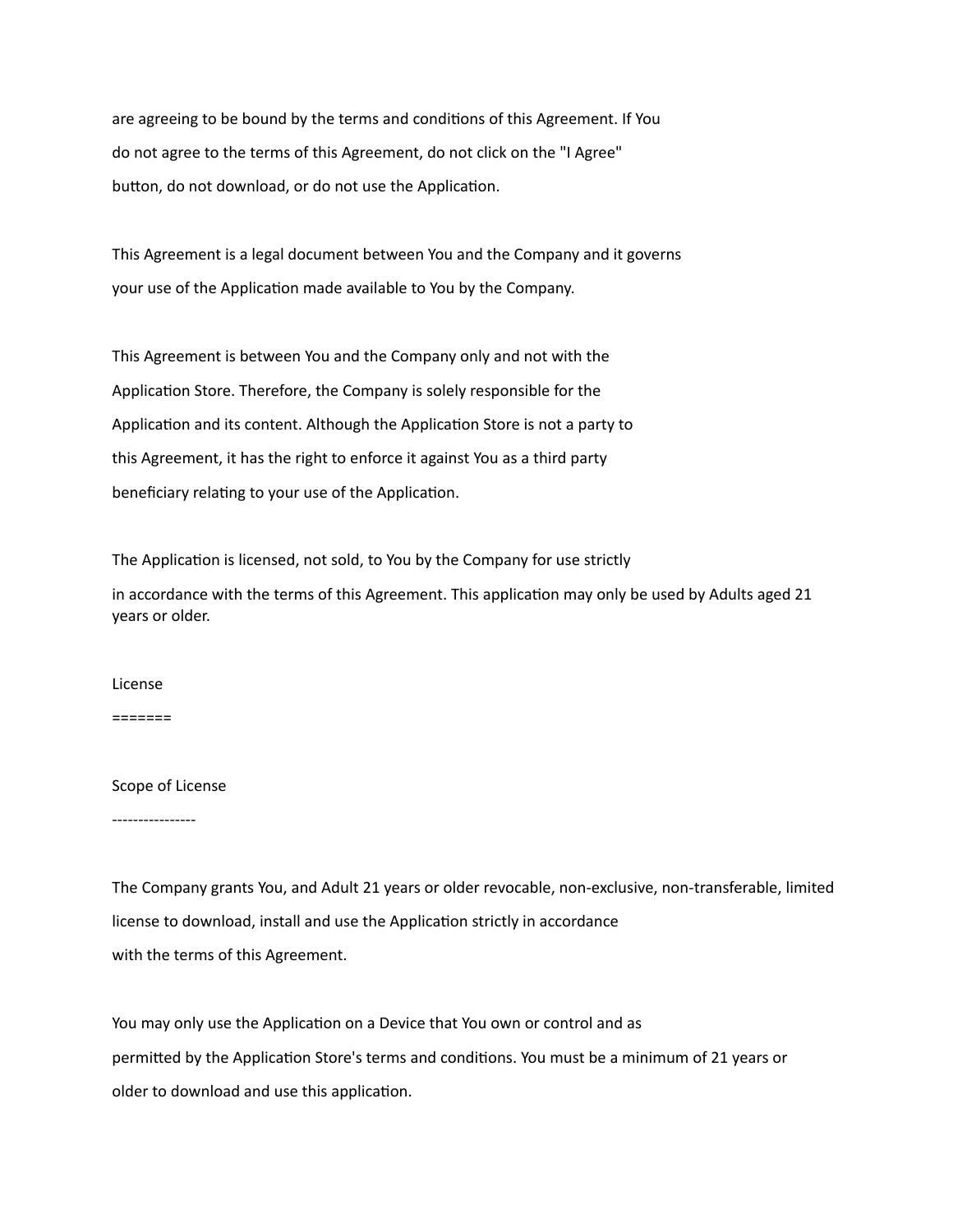The license that is granted to You by the Company is solely for your personal, non-commercial purposes strictly in accordance with the terms of this Agreement.

# License Restrictions

--------------------

You agree not to, and You will not permit others to:

- \* License, sell, rent, lease, assign, distribute, transmit, host, outsource, disclose or otherwise commercially exploit the Application or make the Application available to any third party.
- \* Copy or use the Application for any purpose other than as permitted under the above section 'License'.
- \* Modify, make derivative works of, disassemble, decrypt, reverse compile or reverse engineer any part of the Application.
- \* Remove, alter or obscure any proprietary notice (including any notice of copyright or trademark) of the Company or its affiliates, partners,
- suppliers or the licensors of the Application.
- \* Allow anyone under the age of 21 to use this application.

Intellectual Property

### =====================

The Application, including without limitation all copyrights, patents, trademarks, trade secrets and other intellectual property rights are, and shall remain, the sole and exclusive property of the Company.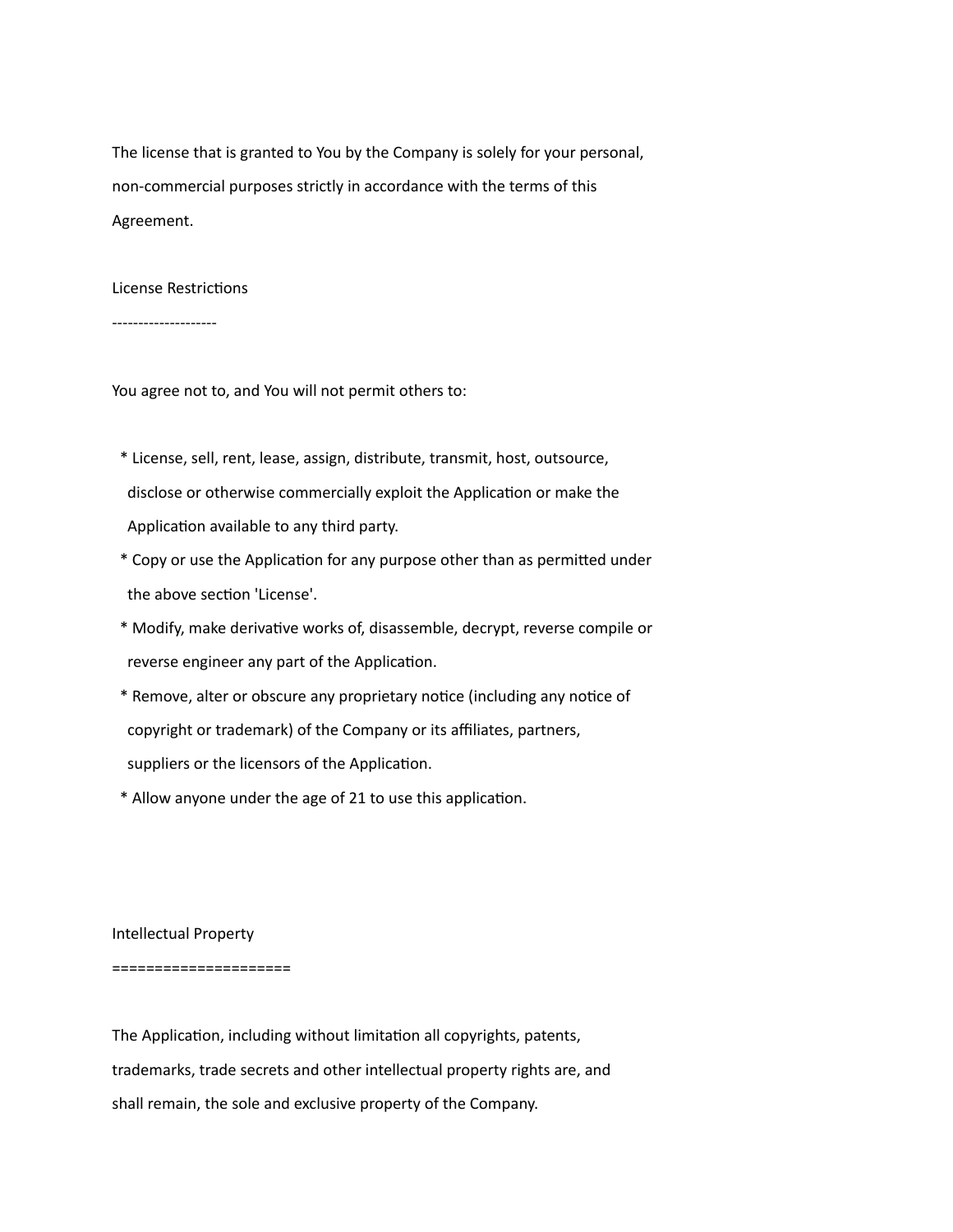The Company shall not be obligated to indemnify or defend You with respect to any third party claim arising out of or relating to the Application. To the extend the Company is required to provide indemnification by applicable law, the Company, not the Application Store, shall be solely responsible for the investigation, defense, settlement and discharge of any claim that the Application or your use of it infringes any third party intellectual property rights.

## Your Suggestions

================

Any feedback, comments, ideas, improvements or suggestions provided by You to the Company with respect to the Application shall remain the sole and exclusive property of the Company.

The Company shall be free to use, copy, modify, publish, or redistribute the Suggestions for any purpose and in any way without any credit or any compensation to You.

Modifications to the Application

================================

The Company reserves the right to modify, suspend or discontinue, temporarily or permanently, the Application or any service to which it connects, with or without notice and without liability to You.

Updates to the Application

--------------------------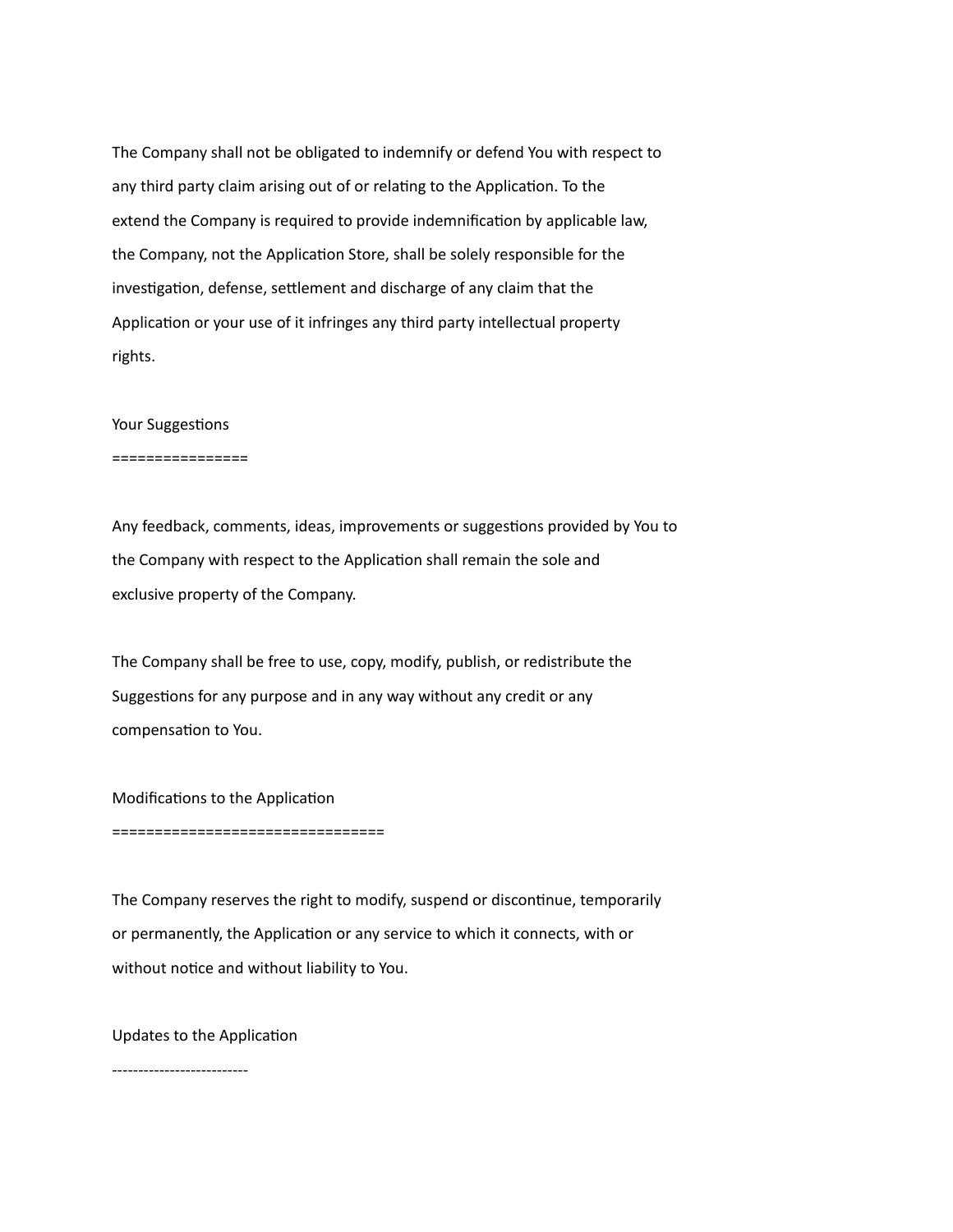The Company may from time to time provide enhancements or improvements to the features/functionality of the Application, which may include patches, bug fixes, updates, upgrades and other modifications.

Updates may modify or delete certain features and/or functionalities of the Application. You agree that the Company has no obligation to (i) provide any Updates, or (ii) continue to provide or enable any particular features and/or functionalities of the Application to You.

You further agree that all updates or any other modifications will be (i) deemed to constitute an integral part of the Application, and (ii) subject to the terms and conditions of this Agreement.

## Maintenance and Support

-----------------------

The Company does not provide any maintenance or support for the download and use of the Application. To the extent that any maintenance or support is required by applicable law, the Company, not the Application Store, shall be obligated to furnish any such maintenance or support.

## Third-Party Services

### ====================

The Application may display, include or make available third-party content (including data, information, applications and other products services) or provide links to third-party websites or services.

You acknowledge and agree that the Company shall not be responsible for any Third-party Services, including their accuracy, completeness, timeliness,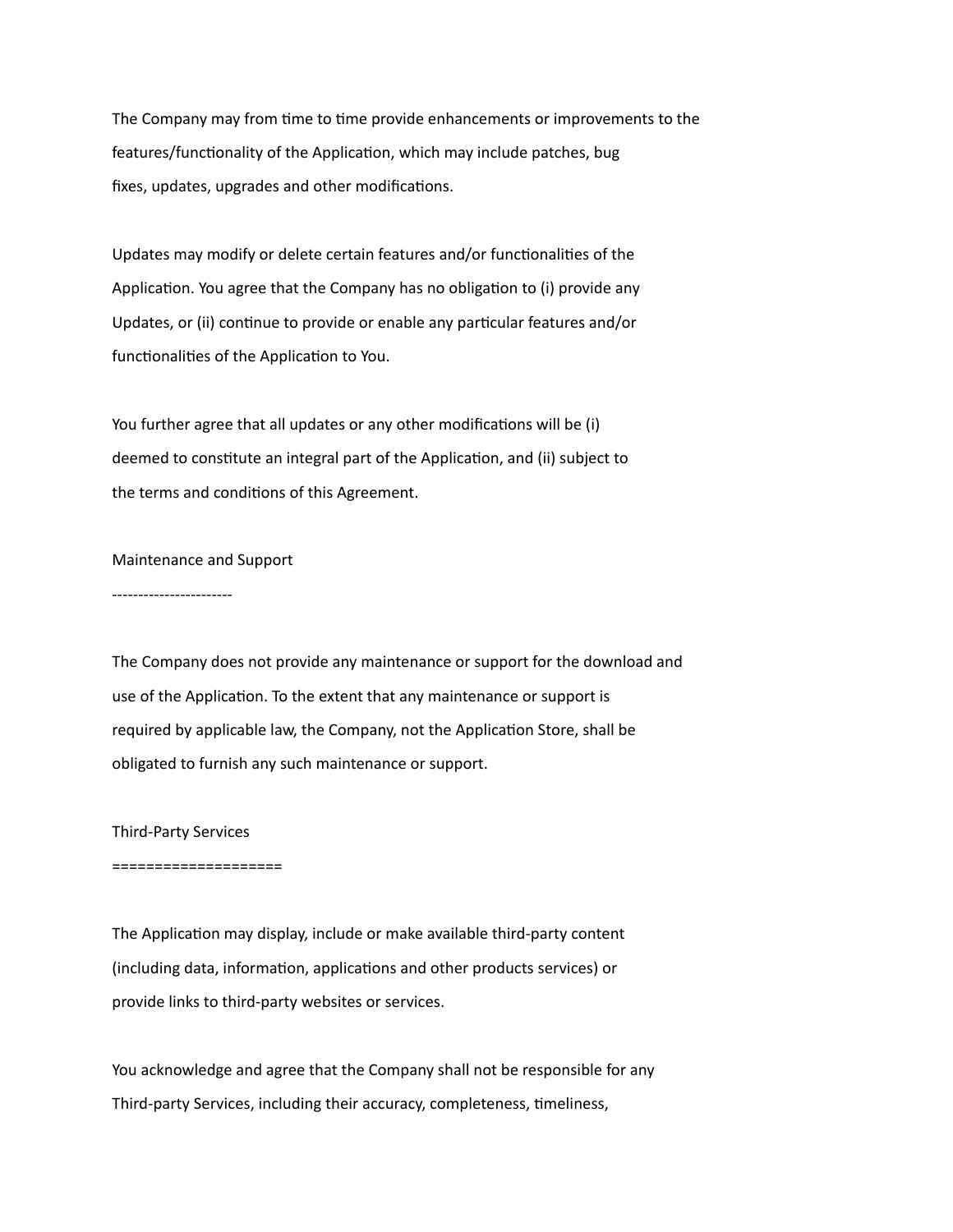validity, copyright compliance, legality, decency, quality or any other aspect thereof. The Company does not assume and shall not have any liability or responsibility to You or any other person or entity for any Third-party Services.

You must comply with applicable Third parties' Terms of agreement when using the Application. Third-party Services and links thereto are provided solely as a convenience to You and You access and use them entirely at your own risk and subject to such third parties' Terms and conditions.

### Privacy Policy

### ==============

The Company collects, stores, maintains, and shares information about You in accordance with Our Privacy Policy: <https://shopc21plus.com/privacy-policy/>

By accepting this Agreement, You acknowledge that You hereby agree and consent to the terms and conditions of Our Privacy Policy.

# Term and Termination

### ====================

This Agreement shall remain in effect until terminated by You or the Company. The Company may, in its sole discretion, at any time and for any or no reason, suspend or terminate this Agreement with or without prior notice.

This Agreement will terminate immediately, without prior notice from the Company, in the event that you fail to comply with any provision of this Agreement. You may also terminate this Agreement by deleting the Application and all copies thereof from your Device or from your computer.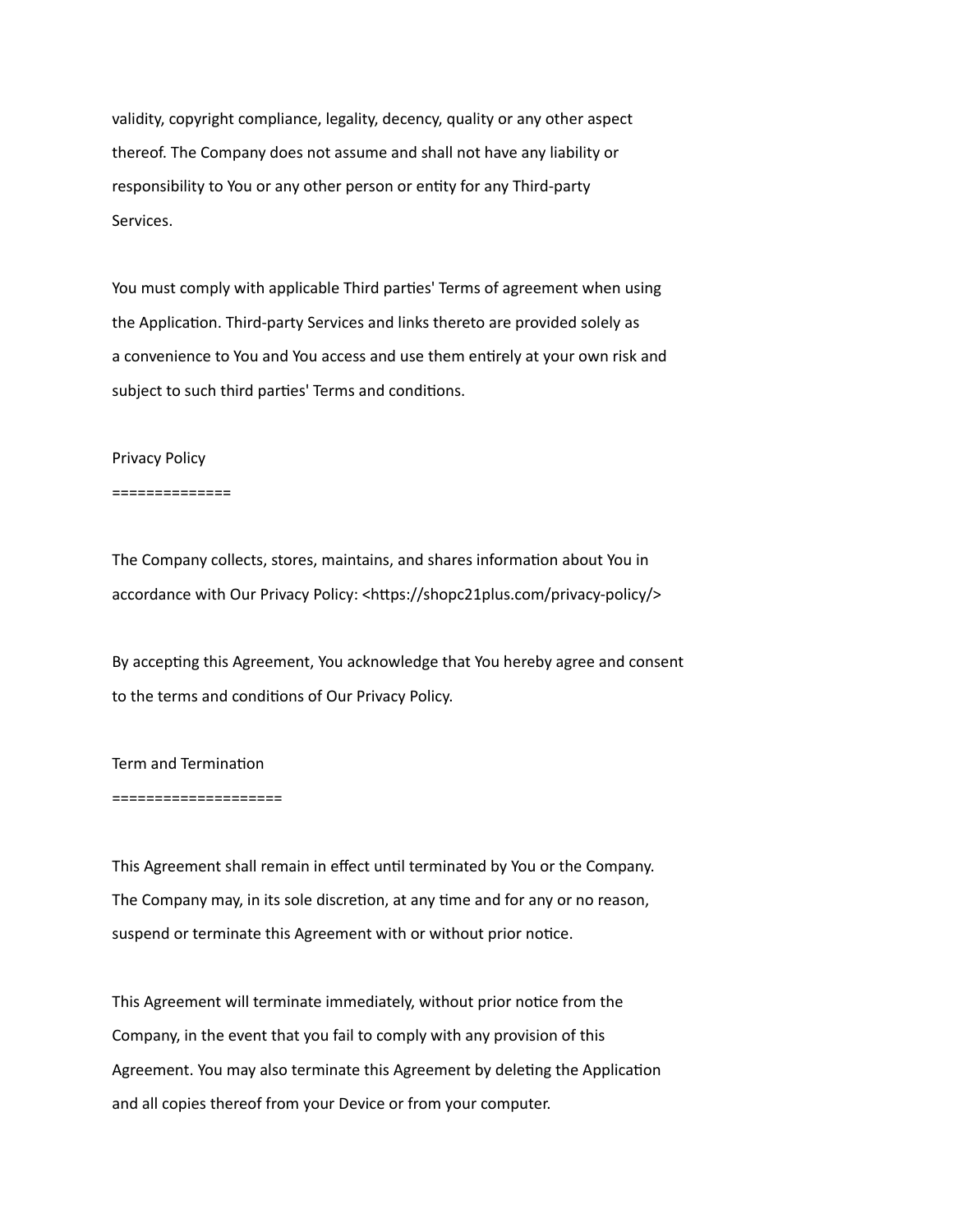Upon termination of this Agreement, You shall cease all use of the Application and delete all copies of the Application from your Device.

Termination of this Agreement will not limit any of the Compan y's rights or remedies at law or in equity in case of breach by You (during the term of this Agreement) of any of your obligations under the present Agreement.

## Indemnification

#### ===============

You agree to indemnify and hold the Company and its parents, subsidiaries, affiliates, officers, employees, agents, partners and licensors (if any) harmless from any claim or demand, including reasonable attorneys' fees, due to or arising out of your: (a) use of the Application; (b) violation of this Agreement or any law or regulation; or (c) violation of any right of a third party.

# No Warranties

#### =============

The Application is provided to You "AS IS" and "AS AVAILABLE" and with all faults and defects without warranty of any kind. To the maximum extent permitted under applicable law, the Company, on its own behalf and on behalf of its affiliates and its and their respective licensors and service providers, expressly disclaims all warranties, whether express, implied, statutory or otherwise, with respect to the Application, including all implied warranties of merchantability, fitness for a particular purpose, title and non-infringement, and warranties that may arise out of course of dealing,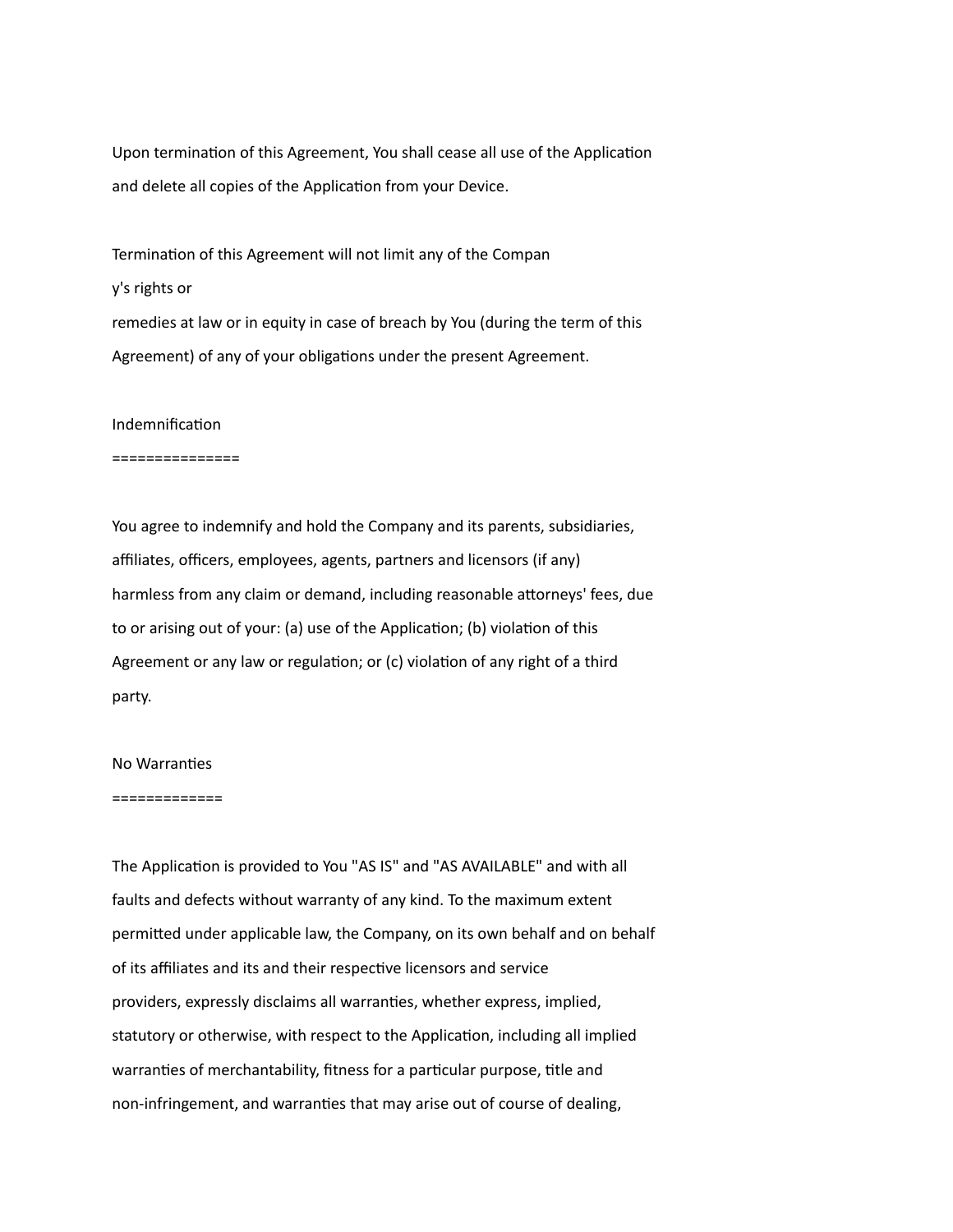course of performance, usage or trade practice. Without limitation to the foregoing, the Company provides no warranty or undertaking, and makes no representation of any kind that the Application will meet your requirements, achieve any intended results, be compatible or work with any other software, applications, systems or services, operate without interruption, meet any performance or reliability standards or be error free or that any errors or defects can or will be corrected.

Without limiting the foregoing, neither the Company nor any of the company's provider makes any representation or warranty of any kind, express or implied: (i) as to the operation or availability of the Application, or the information, content, and materials or products included thereon; (ii) that the Application will be uninterrupted or error-free; (iii) as to the accuracy, reliability, or currency of any information or content provided through the Application; or (iv) that the Application, its servers, the content, or e-mails sent from or on behalf of the Company are free of viruses, scripts, trojan horses, worms, malware, timebombs or other harmful components.

Some jurisdictions do not allow the exclusion of certain types of warranties or limitations on applicable statutory rights of a consumer, so some or all of the above exclusions and limitations may not apply to You. But in such a case the exclusions and limitations set forth in this section shall be applied to the greatest extent enforceable under applicable law. To the extent any warranty exists under law that cannot be disclaimed, the Company, not the Application Store, shall be solely responsible for such warranty.

Limitation of Liability

=======================

Notwithstanding any damages that You might incur, the entire liability of the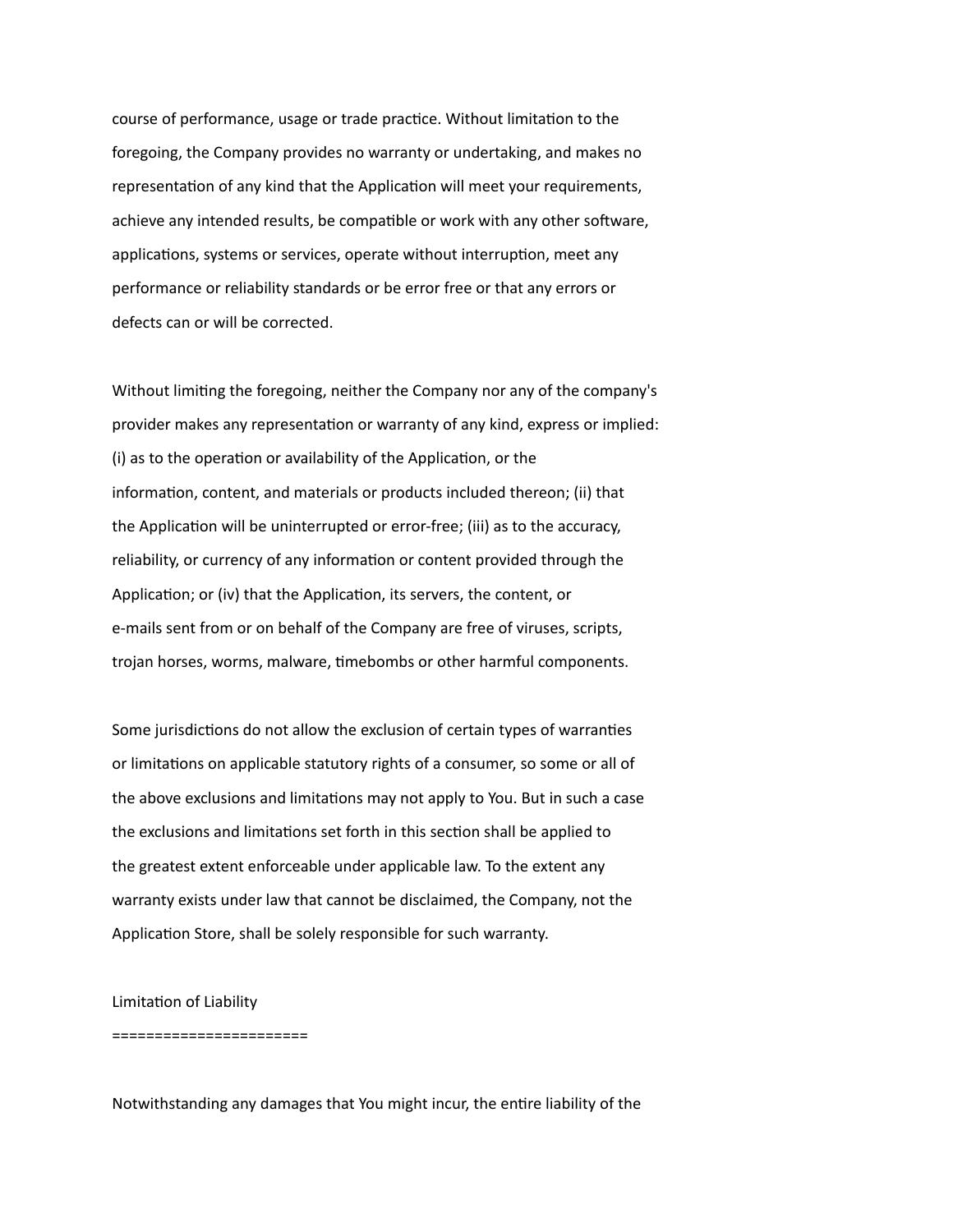Company and any of its suppliers under any provision of this Agreement and your exclusive remedy for all of the foregoing shall be limited to the amount actually paid by You for the Application or through the Application or 100 USD if You haven't purchased anything through the Application.

To the maximum extent permitted by applicable law, in no event shall the Company or its suppliers be liable for any special, incidental, indirect, or consequential damages whatsoever (including, but not limited to, damages for loss of profits, loss of data or other information, for business interruption, for personal injury, loss of privacy arising out of or in any way related to the use of or inability to use the Application, third-party software and/or third-party hardware used with the Application, or otherwise in connection with any provision of this Agreement), even if the Company or any supplier has been advised of the possibility of such damages and even if the remedy fails of its essential purpose.

Some states/jurisdictions do not allow the exclusion or limitation of incidental or consequential damages, so the above limitation or exclusion may not apply to You.

You expressly understand and agree that the Application Store, its subsidiaries and affiliates, and its licensors shall not be liable to You under any theory of liability for any direct, indirect, incidental, special consequential or exemplary damages that may be incurred by You, including any loss of data, whether or not the Application Store or its representatives have been advised of or should have been aware of the possibility of any such losses arising.

Severability and Waiver

=======================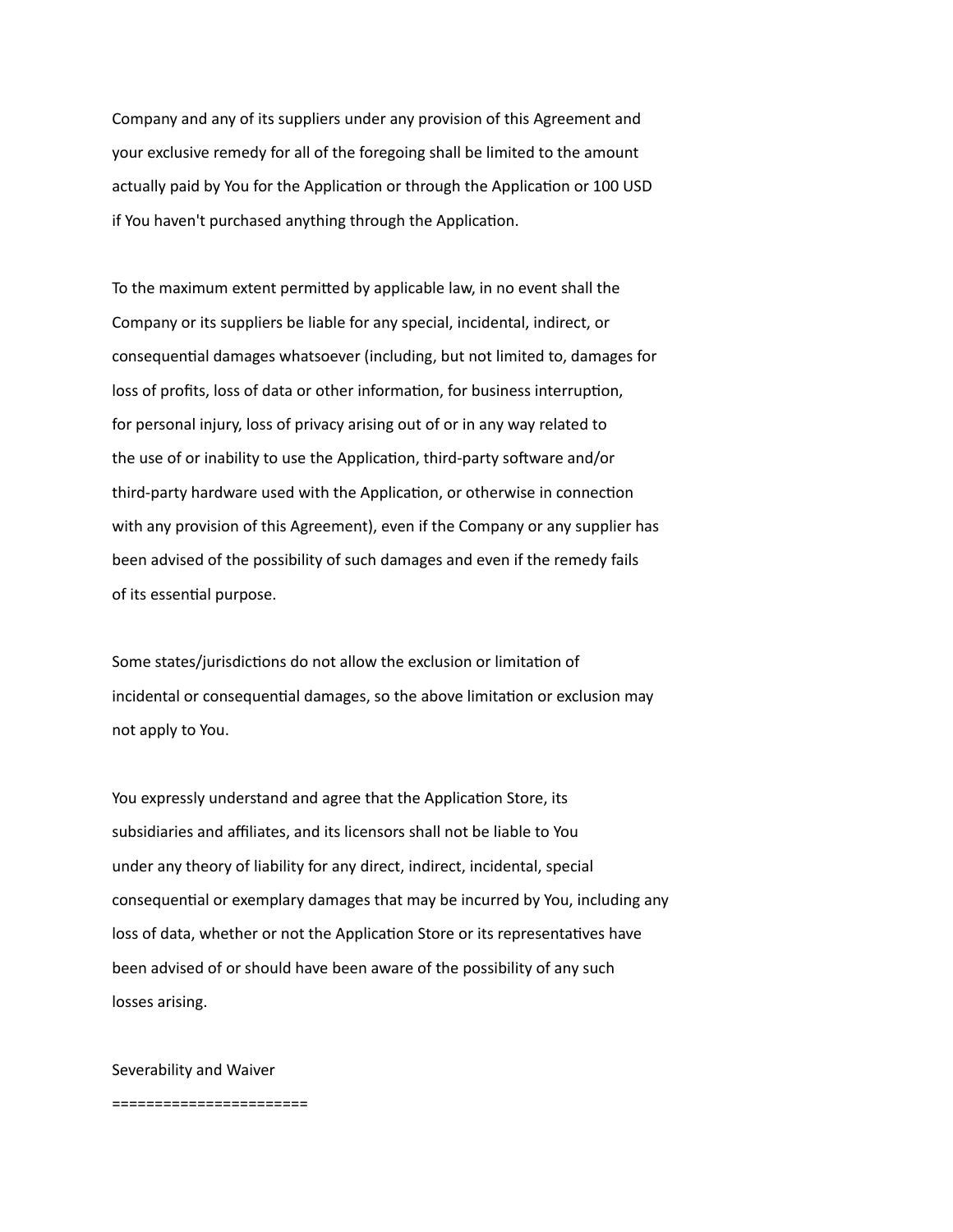# Severability

------------

If any provision of this Agreement is held to be unenforceable or invalid, such provision will be changed and interpreted to accomplish the objectives of such provision to the greatest extent possible under applicable law and the remaining provisions will continue in full force and effect.

### Waiver

------

Except as provided herein, the failure to exercise a right or to require performance of an obligation under this Agreement shall not effect a party's ability to exercise such right or require such performance at any time thereafter nor shall be the waiver of a breach constitute a waiver of any subsequent breach.

### Product Claims

#### ==============

The Company does not make any warranties concerning the Application. To the extent You have any claim arising from or relating to your use of the Application, the Company, not the Application Store, is responsible for addressing any such claims, which may include, but not limited to: (i) any product liability claims; (ii) any claim that the Application fails to conform to any applicable legal or regulatory requirement; and (iii) any claim arising under consumer protection, or similar legislation.

United States Legal Compliance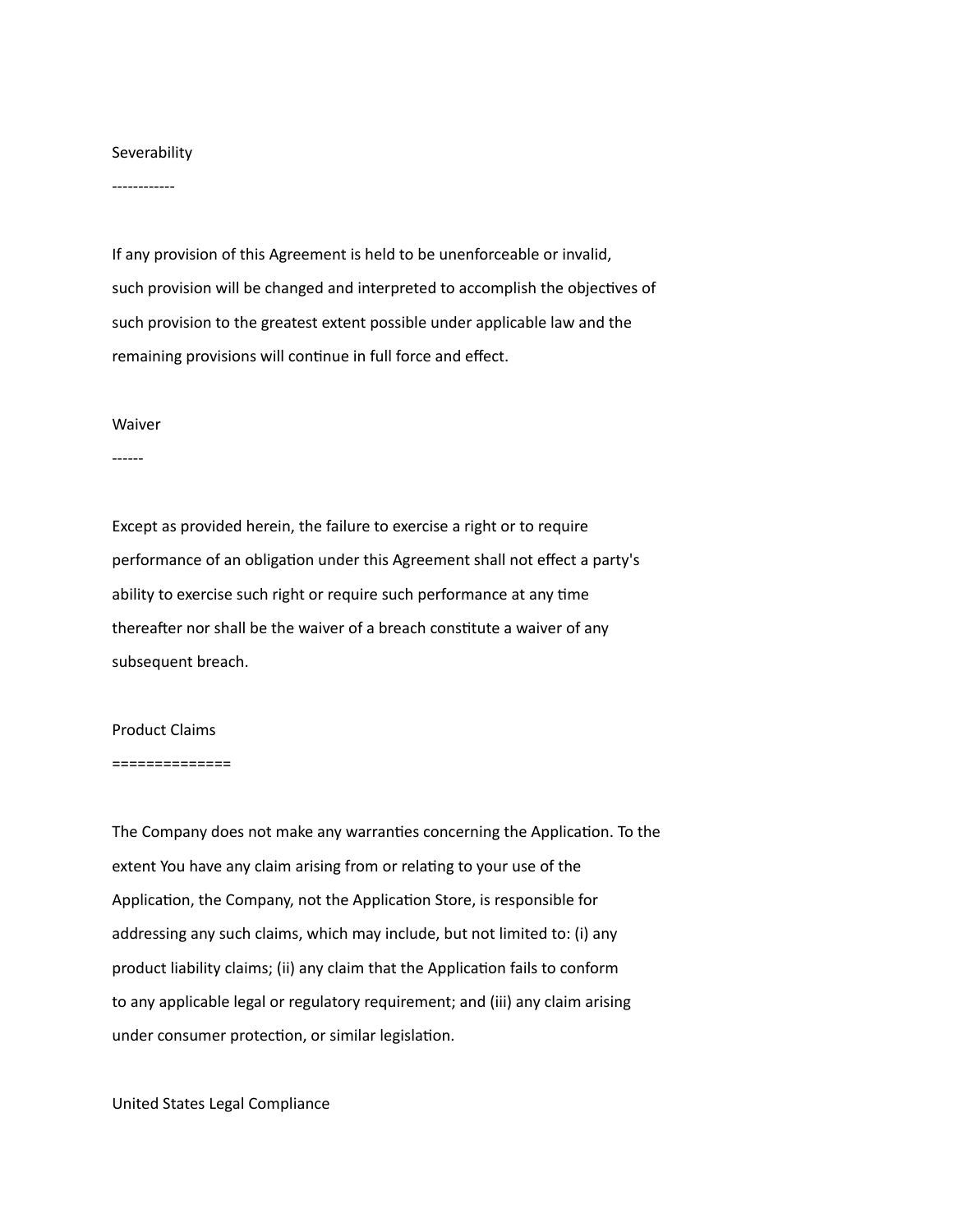==============================

You represent and warrant that (i) You are not located in a country that is subject to the United States government embargo, or that has been designated by the United States government as a "terrorist supporting" country, and (ii) You are not listed on any United States government list of prohibited or restricted parties.

Changes to this Agreement

=========================

The Company reserves the right, at its sole discretion, to modify or replace this Agreement at any time. If a revision is material, we will provide at least 30 days' notice prior to any new terms taking effect. What constitutes a material change will be determined at the sole discretion of the Company.

By continuing to access or use the Application after any revisions become effective, You agree to be bound by the revised terms. If You do not agree to the new terms, You are no longer authorized to use the Application.

Governing Law

=============

The laws of the Country, excluding its conflicts of law rules, shall govern this Agreement and your use of the Application. Your use of the Application may also be subject to other local, state, national, or international laws.

Entire Agreement

================